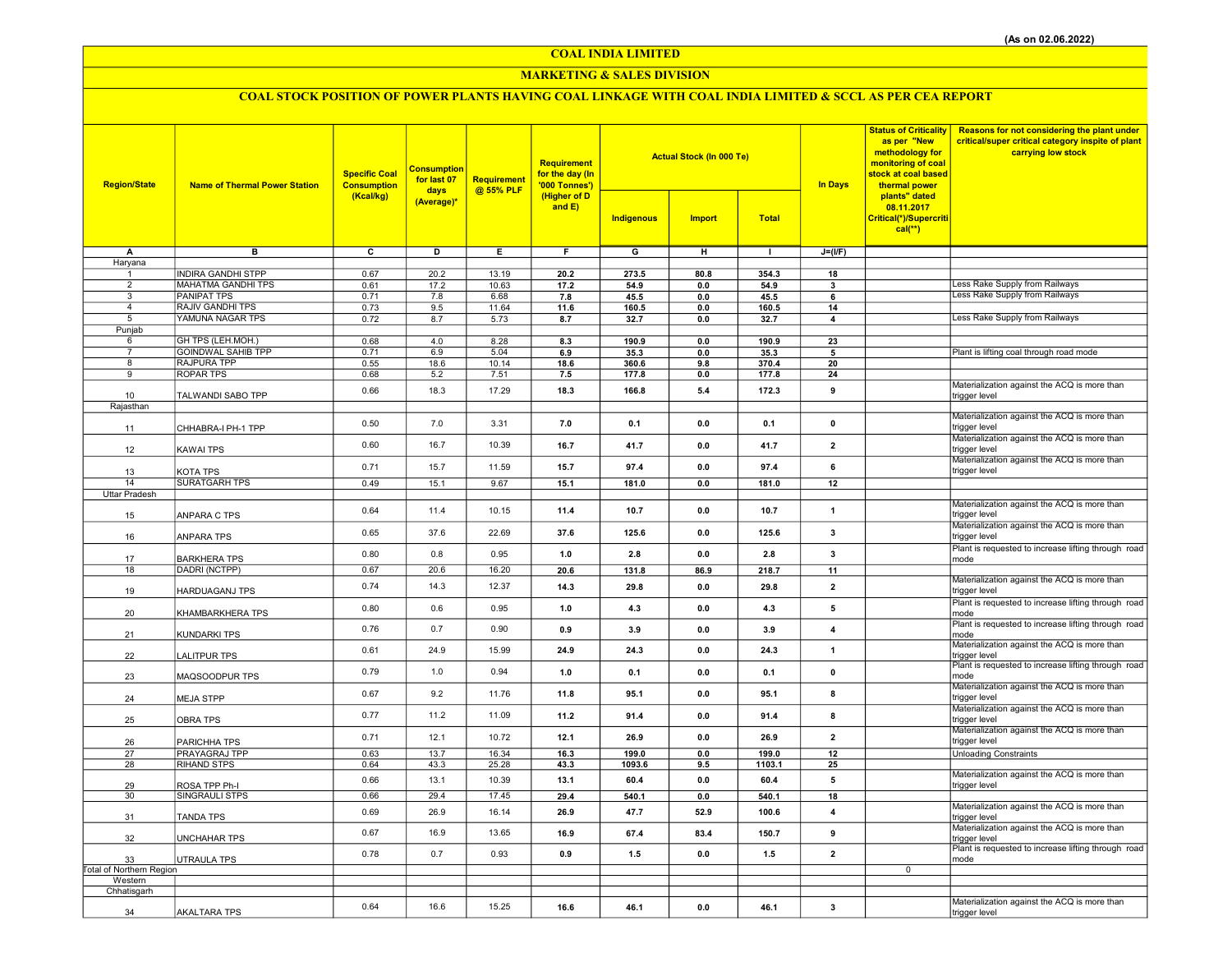### COAL INDIA LIMITED

### MARKETING & SALES DIVISION

## COAL STOCK POSITION OF POWER PLANTS HAVING COAL LINKAGE WITH COAL INDIA LIMITED & SCCL AS PER CEA REPORT

| <b>Region/State</b>   | <b>Name of Thermal Power Station</b>         | <b>Specific Coal</b><br><b>Consumption</b><br>(Kcal/kg) | <b>Consumption</b><br>for last 07<br>days<br>(Average)* | Requirement<br>@ 55% PLF | Requirement<br>for the day (In<br>'000 Tonnes')<br>(Higher of D<br>and $E$ ) |               | <b>Actual Stock (In 000 Te)</b> |               | as per "New<br><b>In Days</b><br>thermal power | <b>Status of Criticality</b><br>methodology for<br>monitoring of coal<br>stock at coal based | Reasons for not considering the plant under<br>critical/super critical category inspite of plant<br>carrying low stock |
|-----------------------|----------------------------------------------|---------------------------------------------------------|---------------------------------------------------------|--------------------------|------------------------------------------------------------------------------|---------------|---------------------------------|---------------|------------------------------------------------|----------------------------------------------------------------------------------------------|------------------------------------------------------------------------------------------------------------------------|
|                       |                                              |                                                         |                                                         |                          |                                                                              | Indigenous    | <b>Import</b>                   | <b>Total</b>  |                                                | plants" dated<br>08.11.2017<br>Critical(*)/Supercriti<br>$cal(**)$                           |                                                                                                                        |
| А                     | в                                            | $\overline{c}$                                          | D                                                       | E                        | F                                                                            | G             | н                               |               | $J=(I/F)$                                      |                                                                                              |                                                                                                                        |
| 35                    | <b>BALCO TPS</b>                             | 0.71                                                    | 3.9                                                     | 5.60                     | 5.6                                                                          | 38.2          | 3.1                             | 41.3          | $\overline{7}$                                 |                                                                                              | Plant under maintenance                                                                                                |
| 36                    | <b>BANDAKHAR TPP</b>                         | 0.71                                                    | 4.9                                                     | 2.81                     | 4.9                                                                          | 26.0          | 0.0                             | 26.0          | 5                                              |                                                                                              | Materialization against the ACQ is more than<br>trigger level                                                          |
| 37                    | <b>BARADARHA TPS</b>                         | 0.77                                                    | 19.9                                                    | 12.25                    | 19.9                                                                         | 91.7          | 0.0                             | 91.7          | 5                                              |                                                                                              | Materialization against the ACQ is more than<br>trigger level                                                          |
| 38                    | <b>BHILAI TPS</b>                            | 0.76                                                    | 7.4                                                     | 5.01                     | 7.4                                                                          | 126.5         | 2.2                             | 128.7         | $\overline{17}$                                |                                                                                              | Materialization against the ACQ is more than                                                                           |
| 39                    | <b>BINJKOTE TPP</b>                          | 0.75                                                    | 0.0                                                     | 5.95                     | 6.0                                                                          | 25.1          | 0.0                             | 25.1          | $\overline{4}$                                 |                                                                                              | trigger level                                                                                                          |
| 40<br>41              | <b>DSPM TPS</b><br><b>KORBA STPS</b>         | 0.69<br>0.67                                            | 7.9<br>29.1                                             | 4.56<br>22.94            | 7.9<br>29.1                                                                  | 65.7<br>527.5 | 0.0<br>0.0                      | 65.7<br>527.5 | 8<br>18                                        |                                                                                              |                                                                                                                        |
| $\overline{42}$       | <b>KORBA-WEST TPS</b>                        | 0.78                                                    | 15.2                                                    | 13.79                    | 15.2                                                                         | 251.1         | 0.0                             | 251.1         | 17                                             |                                                                                              |                                                                                                                        |
| 43                    | <b>LARA TPP</b>                              | 0.66                                                    | 26.7                                                    | 13.92                    | 26.7                                                                         | 176.9         | 0.0                             | 176.9         | $\overline{7}$                                 |                                                                                              |                                                                                                                        |
| 44                    | NAWAPARA TPP                                 | 0.79                                                    | 4.6                                                     | 6.28                     | 6.3                                                                          | 43.1          | 0.0                             | 43.1          | $\overline{7}$                                 |                                                                                              | Materialization against the ACQ is more than<br>trigger level                                                          |
| 45                    | PATHADI TPP                                  | 0.65                                                    | 7.0                                                     | 5.18                     | 7.0                                                                          | 50.6          | 0.0                             | 50.6          | $\overline{7}$                                 |                                                                                              |                                                                                                                        |
| 46                    | SIPAT STPS                                   | 0.68                                                    | 34.7                                                    | 26.62                    | 34.7                                                                         | 384.4         | 2.9                             | 387.4         | 11                                             |                                                                                              |                                                                                                                        |
| 47                    | <b>TAMNAR TPP</b>                            | 0.84                                                    | 28.0                                                    | 26.52                    | 28.0                                                                         | 84.9          | 0.0                             | 84.9          | $\mathbf{3}$                                   |                                                                                              | Materialization against the ACQ is more than<br>trigger level                                                          |
|                       |                                              | 0.75                                                    | 16.4                                                    | 14.22                    | 16.4                                                                         | 46.5          | 0.0                             | 46.5          | $\mathbf 3$                                    |                                                                                              | Materialization against the ACQ is more than                                                                           |
| 48                    | UCHPINDA TPP                                 |                                                         |                                                         |                          |                                                                              |               |                                 |               |                                                |                                                                                              | trigger level                                                                                                          |
| Gujarat               |                                              |                                                         |                                                         |                          |                                                                              |               |                                 |               |                                                |                                                                                              | Materialization against the ACQ is more than                                                                           |
| 49                    | <b>GANDHI NAGAR TPS</b>                      | 0.69                                                    | 7.4                                                     | 5.71                     | 7.4                                                                          | 12.1          | 0.0                             | 12.1          | $\overline{\mathbf{2}}$                        |                                                                                              | rigger level<br>Materialization against the ACQ is more than                                                           |
| 50                    | SABARMATI (D-F STATIONS)                     | 0.57                                                    | 4.3                                                     | 2.74                     | 4.3                                                                          | 17.9          | 77.1                            | 95.0          | 8                                              |                                                                                              | trigger level                                                                                                          |
| 51                    | <b>UKAI TPS</b>                              | 0.67                                                    | 11.5                                                    | 9.85                     | 11.5                                                                         | 42.5          | 0.0                             | 42.5          | $\overline{\mathbf{4}}$                        |                                                                                              | Materialization against the ACQ is more than<br>trigger level                                                          |
| 52                    | <b>WANAKBORI TPS</b>                         | 0.67                                                    | 25.0                                                    | 20.22                    | 25.0                                                                         | 152.7         | 0.0                             | 152.7         | 6                                              |                                                                                              | Materialization against the ACQ is more than<br>trigger level                                                          |
| Madhya Pradesh        |                                              |                                                         |                                                         |                          |                                                                              |               |                                 |               |                                                |                                                                                              |                                                                                                                        |
| 53<br>54              | AMARKANTAK EXT TPS                           | 0.65<br>0.65                                            | 2.9<br>15.3                                             | 1.80<br>10.31            | 2.9                                                                          | 33.5          | 0.0                             | 33.5          | 11                                             |                                                                                              |                                                                                                                        |
|                       | <b>ANUPPUR TPP</b>                           | 0.74                                                    | 6.2                                                     | 4.88                     | 15.3<br>6.2                                                                  | 122.3<br>34.1 | 5.7<br>0.0                      | 128.0<br>34.1 | 8<br>6                                         |                                                                                              | Materialization against the ACQ is more than                                                                           |
| 55                    | <b>BINA TPS</b>                              | 0.66                                                    | 21.2                                                    | 13.93                    | 21.2                                                                         | 50.3          | 51.7                            | 102.1         | 5                                              |                                                                                              | trigger level<br>Materialization against the ACQ is more than                                                          |
| 56<br>$\overline{57}$ | <b>GADARWARA TPP</b><br><b>KHARGONE STPP</b> | 0.60                                                    | 17.2                                                    | 10.45                    | 17.2                                                                         | 95.4          | 40.1                            | 135.5         | 8                                              |                                                                                              | trigger level                                                                                                          |
| 58                    | <b>SANJAY GANDHI TPS</b>                     | 0.82                                                    | 11.8                                                    | 14.57                    | 14.6                                                                         | 77.5          | 0.0                             | 77.5          | 5                                              |                                                                                              | Non payment of dues                                                                                                    |
| 59                    | <b>SATPURA TPS</b>                           | 0.67                                                    | 7.3                                                     | 11.79                    | 11.8                                                                         | 141.4         | 0.0                             | 141.4         | 12                                             |                                                                                              |                                                                                                                        |
| 60                    | <b>SEIONI TPP</b>                            | 0.64                                                    | 7.3                                                     | 5.06                     | 7.3                                                                          | 47.0          | 0.0                             | 47.0          | 6                                              |                                                                                              | Materialization against the ACQ is more than<br>trigger level                                                          |
| 61                    | SHREE SINGAJI TPP                            | 0.71                                                    | 28.8                                                    | 23.50                    | 28.8                                                                         | 209.6         | 0.0                             | 209.6         | $\overline{7}$                                 |                                                                                              | Non Payment of Dues                                                                                                    |
| 62                    | <b>VINDHYACHAL STPS</b>                      | 0.69                                                    | 67.8                                                    | 43.60                    | 67.8                                                                         | 1535.1        | 5.1                             | 1540.2        | 23                                             |                                                                                              |                                                                                                                        |
| Maharashtra           |                                              |                                                         |                                                         |                          |                                                                              |               |                                 |               |                                                |                                                                                              |                                                                                                                        |
| 63                    | AMRAVATI TPS                                 | 0.62                                                    | 13.0                                                    | 11.07                    | 13.0                                                                         | 61.9          | 0.0                             | 61.9          | 5                                              |                                                                                              | Materialization against the ACQ is more than<br>trigger level                                                          |
| 64                    | <b>BHUSAWAL TPS</b>                          | 0.72                                                    | 15.9                                                    | 11.44                    | 15.9                                                                         | 49.3          | 0.8                             | 50.2          | $\mathbf{3}$                                   |                                                                                              | Non payment of dues                                                                                                    |
| 65                    | <b>BUTIBORI TPP</b>                          | 0.67                                                    | 0.0                                                     | 5.31                     | 5.3                                                                          | 59.7          | 0.0                             | 59.7          | 11                                             |                                                                                              |                                                                                                                        |
| 66                    | CHANDRAPUR(MAHARASHTRA) STPS                 | 0.78                                                    | 40.4                                                    | 30.17                    | 40.4                                                                         | 257.3         | 0.0                             | 257.3         | 6                                              |                                                                                              | Non payment of dues                                                                                                    |
| 67                    | DAHANU TPS                                   | 0.62                                                    | 6.5                                                     | 4.09                     | 6.5                                                                          | 10.1          | 1.5                             | 11.7          | $\mathbf 2$                                    |                                                                                              | Materialization against the ACQ is more than<br>trigger level                                                          |
| 68                    | <b>DHARIWAL TPP</b>                          | 0.67                                                    | 8.2                                                     | 5.34                     | 8.2                                                                          | 62.0          | 0.0                             | 62.0          | 8                                              |                                                                                              | Materialization against the ACQ is more than<br>trigger level                                                          |
| 69                    | <b>GMR WARORA TPS</b>                        | 0.67                                                    | 8.8                                                     | 5.29                     | 8.8                                                                          | 95.1          | 0.0                             | 95.1          | 11                                             |                                                                                              | Materialization against the ACQ is more than                                                                           |
| 70                    | KHAPARKHEDA TPS                              | 0.89                                                    | 21.1                                                    | 15.72                    | 21.1                                                                         | 73.4          | 0.0                             | 73.4          | 3                                              |                                                                                              | trigger level                                                                                                          |
| $\overline{71}$       | <b>KORADI TPS</b>                            | 0.76                                                    | 30.6                                                    | 22.08                    | 30.6                                                                         | 116.7         | 0.0                             | 116.7         | $\overline{4}$                                 |                                                                                              | Non payment of dues<br>Materialization against the ACQ is more than                                                    |
| 72                    | <b>MAUDA TPS</b>                             | 0.70                                                    | 30.8                                                    | 21.29                    | 30.8                                                                         | 109.6         | 46.0                            | 155.6         | ${\bf 5}$                                      |                                                                                              | trigger level                                                                                                          |
| $\overline{73}$       | <b>NASIK TPS</b>                             | 0.81                                                    | 8.6                                                     | 6.72                     | 8.6                                                                          | 41.0          | 20.5                            | 61.5          | $\overline{7}$                                 |                                                                                              | Non payment of dues                                                                                                    |
| $\overline{74}$       | <b>PARAS TPS</b>                             | 0.74                                                    | 7.3                                                     | 4.90                     | 7.3                                                                          | 86.6          | 0.0                             | 86.6          | 12                                             |                                                                                              |                                                                                                                        |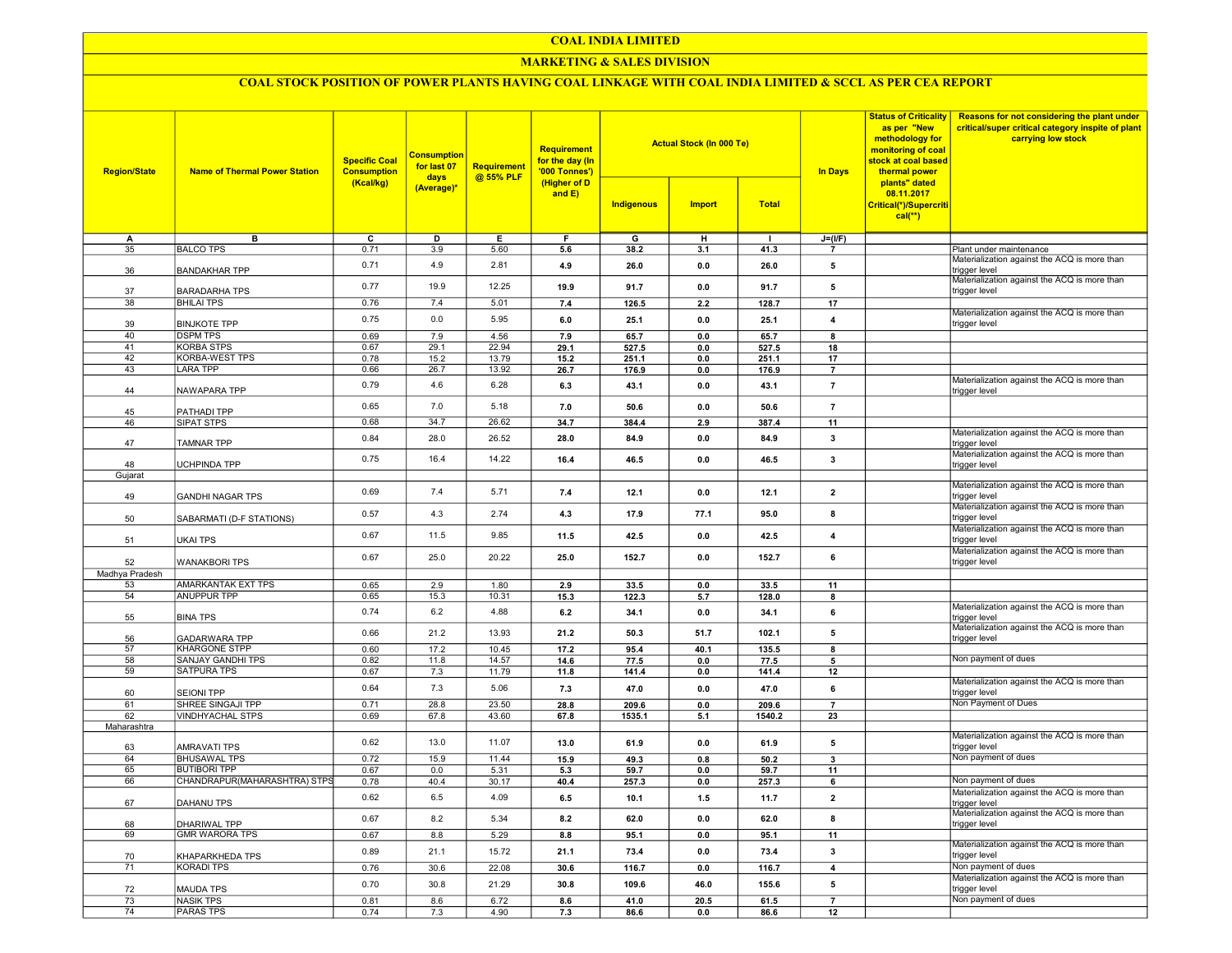### COAL INDIA LIMITED

### **MARKETING & SALES DIVISION**

# COAL STOCK POSITION OF POWER PLANTS HAVING COAL LINKAGE WITH COAL INDIA LIMITED & SCCL AS PER CEA REPORT

| <b>Region/State</b>             | <b>Name of Thermal Power Station</b>   | <b>Specific Coal</b><br><b>Consumption</b><br>(Kcal/kg) | <b>Consumption</b><br>for last 07<br>days<br>(Average)* | <b>Requirement</b><br>@ 55% PLF | <b>Requirement</b><br>for the day (In<br>'000 Tonnes')<br>(Higher of D<br>and $E$ ) | Indigenous    | <b>Actual Stock (In 000 Te)</b><br><b>Import</b> | <b>Total</b>  | <b>In Days</b>  | <b>Status of Criticality</b><br>as per "New<br>methodology for<br>monitoring of coal<br>stock at coal based<br>thermal power<br>plants" dated<br>08.11.2017<br>Critical(*)/Supercriti | Reasons for not considering the plant under<br>critical/super critical category inspite of plant<br>carrying low stock |
|---------------------------------|----------------------------------------|---------------------------------------------------------|---------------------------------------------------------|---------------------------------|-------------------------------------------------------------------------------------|---------------|--------------------------------------------------|---------------|-----------------|---------------------------------------------------------------------------------------------------------------------------------------------------------------------------------------|------------------------------------------------------------------------------------------------------------------------|
|                                 |                                        |                                                         |                                                         |                                 |                                                                                     |               |                                                  |               |                 | $cal(**)$                                                                                                                                                                             |                                                                                                                        |
|                                 | в                                      | C                                                       | D                                                       | Е.                              | F.                                                                                  | G             |                                                  | $\mathbf{I}$  |                 |                                                                                                                                                                                       |                                                                                                                        |
| A<br>75                         | <b>PARLITPS</b>                        | 0.67                                                    | 9.8                                                     | 6.65                            | 9.8                                                                                 | 97.9          | н<br>0.0                                         | 97.9          | $J=(I/F)$<br>10 |                                                                                                                                                                                       |                                                                                                                        |
| 76                              | <b>SOLAPUR STPS</b>                    | 0.56                                                    | 9.0                                                     | 9.73                            | 9.7                                                                                 | 124.2         | 24.2                                             | 148.3         | 15              |                                                                                                                                                                                       |                                                                                                                        |
|                                 |                                        | 0.66                                                    | 39.9                                                    | 28.73                           | 39.9                                                                                | 188.6         | 0.0                                              | 188.6         | 5               |                                                                                                                                                                                       | Materialization against the ACQ is more than                                                                           |
| 77<br>78                        | <b>TIRORA TPS</b><br>WARDHA WARORA TPP | 0.66                                                    | 5.8                                                     | 4.71                            | 5.8                                                                                 | 139.4         | 0.0                                              | 139.4         | 24              |                                                                                                                                                                                       | trigger level                                                                                                          |
| Total of Western Region         |                                        |                                                         |                                                         |                                 |                                                                                     |               |                                                  |               |                 | 0                                                                                                                                                                                     |                                                                                                                        |
| Southern                        |                                        |                                                         |                                                         |                                 |                                                                                     |               |                                                  |               |                 |                                                                                                                                                                                       |                                                                                                                        |
| Andhra Pradesh                  |                                        |                                                         |                                                         |                                 |                                                                                     |               |                                                  |               |                 |                                                                                                                                                                                       |                                                                                                                        |
| 79                              | DAMODARAM SANJEEVAIAH TPS              | 0.66                                                    | $1.2$                                                   | 13.85                           | 13.8                                                                                | 191.0         | 0.0                                              | 191.0         | 14              |                                                                                                                                                                                       |                                                                                                                        |
| 80                              | Dr. N.TATA RAO TPS                     | 0.77                                                    | 26.0                                                    | 17.90                           | 26.0                                                                                | 156.6         | 0.0                                              | 156.6         | 6               |                                                                                                                                                                                       | Materialization against the ACQ is more than<br>trigger level                                                          |
|                                 |                                        | 0.59                                                    | 14.7                                                    | 10.21                           | 14.7                                                                                | 37.8          | 159.9                                            | 197.7         | 13              |                                                                                                                                                                                       | Materialization against the ACQ is more than                                                                           |
| 81                              | PAINAMPURAM TPP                        | 0.76                                                    | 21.4                                                    | 16.60                           |                                                                                     |               | 0.0                                              |               | $\overline{2}$  |                                                                                                                                                                                       | trigger level<br>Materialization against the ACQ is more than                                                          |
| 82<br>83                        | RAYALASEEMA TPS<br><b>SIMHADRI</b>     | 0.78                                                    | 22.9                                                    | 20.54                           | 21.4<br>22.9                                                                        | 49.6<br>349.2 | 164.1                                            | 49.6<br>513.3 | 22              |                                                                                                                                                                                       | trigger level                                                                                                          |
|                                 |                                        |                                                         |                                                         |                                 |                                                                                     |               |                                                  |               |                 |                                                                                                                                                                                       | Materialization against the ACQ is more than                                                                           |
| 84                              | <b>SGPL TPP</b>                        | 0.53                                                    | 13.8                                                    | 9.26                            | 13.8                                                                                | 5.7           | 229.4                                            | 235.1         | 17              |                                                                                                                                                                                       | trigger level                                                                                                          |
| 85                              | <b>VIZAG TPP</b>                       | 0.67                                                    | 9.1                                                     | 9.20                            | 9.2                                                                                 | 48.4          | 0.0                                              | 48.4          | 5               |                                                                                                                                                                                       | Less Supply of rakes from Railways                                                                                     |
| Karnataka                       |                                        |                                                         |                                                         |                                 |                                                                                     |               |                                                  |               |                 |                                                                                                                                                                                       |                                                                                                                        |
| 86                              | <b>BELLARY TPS</b>                     | 0.63                                                    | 20.4                                                    | 14.23                           | 20.4                                                                                | 120.0         | 0.0                                              | 120.0         | 6               |                                                                                                                                                                                       | Materialization against the ACQ is more than<br>trigger level                                                          |
| 87                              | <b>KUDGI STPP</b>                      | 0.63                                                    | 14.4                                                    | 19.90                           | 19.9                                                                                | 184.9         | 5.1                                              | 190.0         | 10              |                                                                                                                                                                                       |                                                                                                                        |
| 88                              | <b>RAICHUR TPS</b>                     | 0.66                                                    | 22.5                                                    | 14.98                           | 22.5                                                                                | 41.4          | 0.0                                              | 41.4          | $\overline{2}$  |                                                                                                                                                                                       | Materialization against the ACQ is more than<br>trigger level                                                          |
| 89                              | YERMARUS TPP                           | 0.62                                                    | 14.5                                                    | 13.09                           | 14.5                                                                                | 134.5         | 0.0                                              | 134.5         | 9               |                                                                                                                                                                                       |                                                                                                                        |
| Tamil Nadu                      |                                        |                                                         |                                                         |                                 |                                                                                     |               |                                                  |               |                 |                                                                                                                                                                                       |                                                                                                                        |
| 90                              | <b>METTUR TPS</b>                      | 0.81                                                    | 14.2                                                    | 8.98                            | 14.2                                                                                | 118.5         | 0.0                                              | 118.5         | 8               |                                                                                                                                                                                       |                                                                                                                        |
| 91                              | METTUR TPS - II                        | 0.78                                                    | 7.4                                                     | 6.16                            | 7.4                                                                                 | 55.7          | 0.0                                              | 55.7          | 8               |                                                                                                                                                                                       | Materialization against the ACQ is more than<br>trigger level                                                          |
| 92                              | NORTH CHENNAI TPS                      | 0.82                                                    | 23.6                                                    | 19.78                           | 23.6                                                                                | 107.8         | 26.9                                             | 134.7         | 6               |                                                                                                                                                                                       | Materialization against the ACQ is more than<br>trigger level                                                          |
| 93                              | <b>TUTICORIN TPS</b>                   | 0.96                                                    | 13.9                                                    | 13.31                           | 13.9                                                                                | 74.1          | 0.0                                              | 74.1          | 5               |                                                                                                                                                                                       | Materialization against the ACQ is more than<br>trigger level                                                          |
| 94                              | <b>VALLUR TPP</b>                      | 0.72                                                    | 23.0                                                    | 14.26                           | 23.0                                                                                | 133.4         | 64.6                                             | 198.0         | 9               |                                                                                                                                                                                       |                                                                                                                        |
| Telangana                       |                                        |                                                         |                                                         |                                 |                                                                                     |               |                                                  |               |                 |                                                                                                                                                                                       |                                                                                                                        |
| 95                              | <b>BHADRADRI TPP</b>                   | 0.69                                                    | 8.9                                                     | 9.83                            | 9.8                                                                                 | 139.9         | 0.0                                              | 139.9         | 14              |                                                                                                                                                                                       |                                                                                                                        |
| 96                              | <b>KAKATIYA TPS</b>                    | 0.57                                                    | 7.3                                                     | 8.33                            | 8.3                                                                                 | 198.8         | 0.0                                              | 198.8         | 24              |                                                                                                                                                                                       |                                                                                                                        |
| 97                              | KOTHAGUDEM TPS (NEW)                   | 0.64                                                    | 15.4                                                    | 8.46                            | 15.4                                                                                | 76.1          | 0.0                                              | 76.1          | 5               |                                                                                                                                                                                       |                                                                                                                        |
| 98                              | KOTHAGUDEM TPS (STAGE-7)               | 0.50                                                    | 7.2                                                     | 5.23                            | 7.2                                                                                 | 62.8          | 0.0                                              | 62.8          | 9               |                                                                                                                                                                                       |                                                                                                                        |
| 99                              | RAMAGUNDEM STPS                        | 0.62                                                    | 33.8                                                    | 21.33                           | 33.8                                                                                | 111.1         | 40.5                                             | 151.6         | $\overline{4}$  |                                                                                                                                                                                       |                                                                                                                        |
| 100                             | RAMAGUNDEM-B TPS                       | 0.77                                                    | 0.9                                                     | 0.64                            | 0.9                                                                                 | 9.9           | 0.0                                              | 9.9           | 11              |                                                                                                                                                                                       |                                                                                                                        |
| 101                             | SINGARENI TPP                          | 0.58                                                    | 14.2                                                    | 9.12                            | 14.2                                                                                | 102.3         | 0.0                                              | 102.3         | $\overline{7}$  |                                                                                                                                                                                       |                                                                                                                        |
| <b>Total of Southern Region</b> |                                        |                                                         |                                                         |                                 |                                                                                     |               |                                                  |               |                 | 0                                                                                                                                                                                     |                                                                                                                        |
| Eastern                         |                                        |                                                         |                                                         |                                 |                                                                                     |               |                                                  |               |                 |                                                                                                                                                                                       |                                                                                                                        |
| Bihar<br>102                    | <b>BARAUNI TPS</b>                     | 0.63                                                    | 7.5                                                     | 5.90                            | 7.5                                                                                 | 59.9          | 0.0                                              | 59.9          | 8               |                                                                                                                                                                                       |                                                                                                                        |
| 103                             | <b>BARH I</b>                          | 0.67                                                    | 9.5                                                     | 5.84                            | 9.5                                                                                 | 70.0          | 0.0                                              | 70.0          | $\overline{7}$  |                                                                                                                                                                                       |                                                                                                                        |
| 104                             | <b>BARH II</b>                         | 0.67                                                    | 19.0                                                    | 11.67                           | 19.0                                                                                | 139.9         | 0.0                                              | 139.9         | $\overline{7}$  |                                                                                                                                                                                       |                                                                                                                        |
| 105                             | <b>KAHALGAON TPS</b>                   | 0.80                                                    | 32.3                                                    | 24.62                           | 32.3                                                                                | 294.9         | 5.5                                              | 300.4         | 9               |                                                                                                                                                                                       |                                                                                                                        |
| 106                             | MUZAFFARPUR TPS                        | 0.77                                                    | 6.2                                                     | 3.95                            | 6.2                                                                                 | 33.4          | 0.0                                              | 33.4          | 5               |                                                                                                                                                                                       | Materialization against the ACQ is more than<br>trigger level                                                          |
| 107                             | NABINAGAR STPP                         | 0.58                                                    | 22.3                                                    | 15.21                           | 22.3                                                                                | 93.9          | 33.4                                             | 127.2         | 6               |                                                                                                                                                                                       |                                                                                                                        |
| 108                             | NABINAGAR TPP                          | 0.69                                                    | 15.4                                                    | 9.06                            | 15.4                                                                                | 76.7          | 0.0                                              | 76.7          | 5               |                                                                                                                                                                                       | Materialization against the ACQ is more than<br>trigger level                                                          |
| Jharkhand                       |                                        |                                                         |                                                         |                                 |                                                                                     |               |                                                  |               |                 |                                                                                                                                                                                       |                                                                                                                        |
| 109                             | BOKARO TPS 'A' EXP                     | 0.57                                                    | 6.4                                                     | 3.78                            | 6.4                                                                                 | 107.3         | 0.0                                              | 107.3         | 17              |                                                                                                                                                                                       |                                                                                                                        |
| 110                             | CHANDRAPURA(DVC) TPS                   | 0.61                                                    | 2.6                                                     | 4.06                            | 4.1                                                                                 | 154.7         | 33.4                                             | 188.1         | 46              |                                                                                                                                                                                       |                                                                                                                        |
| 111                             | JOJOBERA TPS                           | 0.69                                                    | 4.2                                                     | 2.18                            | 4.2                                                                                 | 47.4          | 0.0                                              | 47.4          | 11              |                                                                                                                                                                                       |                                                                                                                        |
| 112                             | KODARMA TPP                            | 0.62                                                    | 13.3                                                    | 8.23                            | 13.3                                                                                | 62.5          | 32.0                                             | 94.5          | $\overline{7}$  |                                                                                                                                                                                       |                                                                                                                        |
| 113                             | MAHADEV PRASAD STPP                    | 0.70                                                    | 7.5                                                     | 5.01                            | 7.5                                                                                 | 49.0          | 0.0                                              | 49.0          | 6               |                                                                                                                                                                                       | Materialization against the ACQ is more than<br>trigger level                                                          |
| 114                             | MAITHON RB TPP                         | 0.64                                                    | 13.3                                                    | 8.89                            | 13.3                                                                                | 244.3         | 0.0                                              | 244.3         | 18              |                                                                                                                                                                                       |                                                                                                                        |